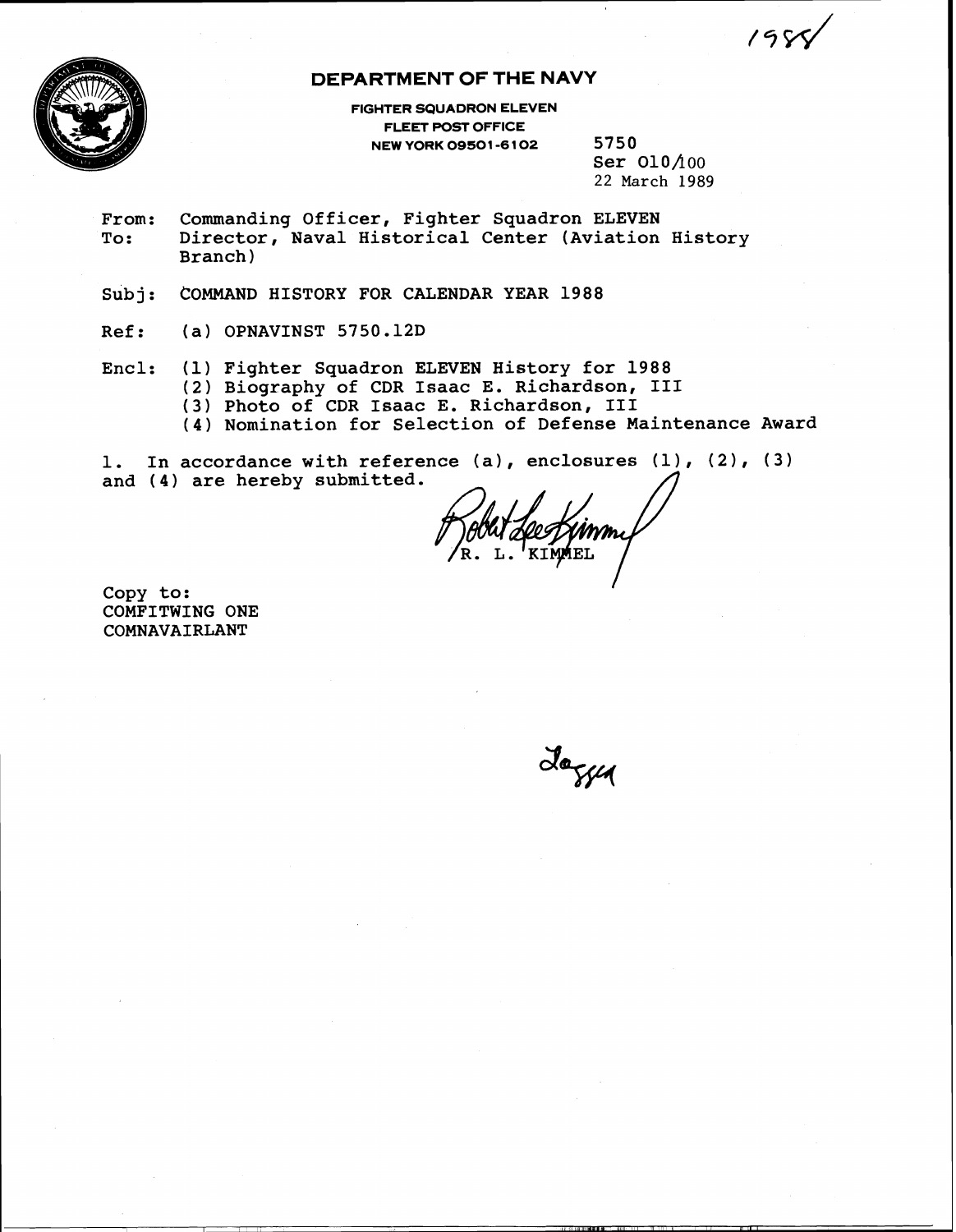#### FIGHTER SQUADRON ELEVEN COMMAND HISTORY

1. MISSION: Navy fighter aircraft provide the primary capabilities for the achievement of air superiority for a Carrier Battle Group. Fighters must destroy enemy aircraft (fighters, bombers, jammers) under all weather conditions, day and night, and they must contribute to battle group anti-ship missile<br>defense by attacking airborne anti-ship cruise missiles. Tasks defense by attacking airborne anti-ship cruise missiles. consist of detection, identification and classification of hostile airborne threats to the fleet and hostile interceptor aircraft threatening friendly strike or reconnaissance aircraft.

2. a. COMMANDER: 1 January through 31 December 1988 CDR Isaac E. Richardson, 111.

b. EXECUTIVE OFFICER: 1 January through 31 December 1988 CDR Robert L. Kimmel.

c. COMMAND RELATIONSHIP: Commanding Officer, Fighter Squadron ELEVEN reports to CAPT Hauert, Carrier Air Wing SIX.

3. CHRONOLOGY

JANUARY 1988

- 11 Departed NAS Mayport on board USS FORRESTAL (CV 59) for FLEETEX training in Caribbean.
- 27 Returned to NAS Mayport, disembarked from USS FORRESTAL **(CV** 59) and returned to NAS Oceana.

FEBRUARY 1988

- 8 Departed NAS Mayport on board USS FORRESTAL (CV 59) for carrier operations.
- 12 USS FORRESTAL (CV 59) transits Mississippi River, ties up pierside at Waterside in New Orleans, Louisiana. Liberty begins during Mardi-Gras.
- 17 USS FORRESTAL **(CV** 59) departs New Orleans, carrier qualifications begin.
- 22 Returned to NAS Mayport, disembarked USS FORRESTAL (CV 59) and returned to NAS Oceana.

APRIL 1988

7 Fighter Squadron ELEVEN on board USS FORRESTAL (CV 59) departed NAS Mayport for Ocean Venture training in Gulf of Mexico.

Encl **(1)**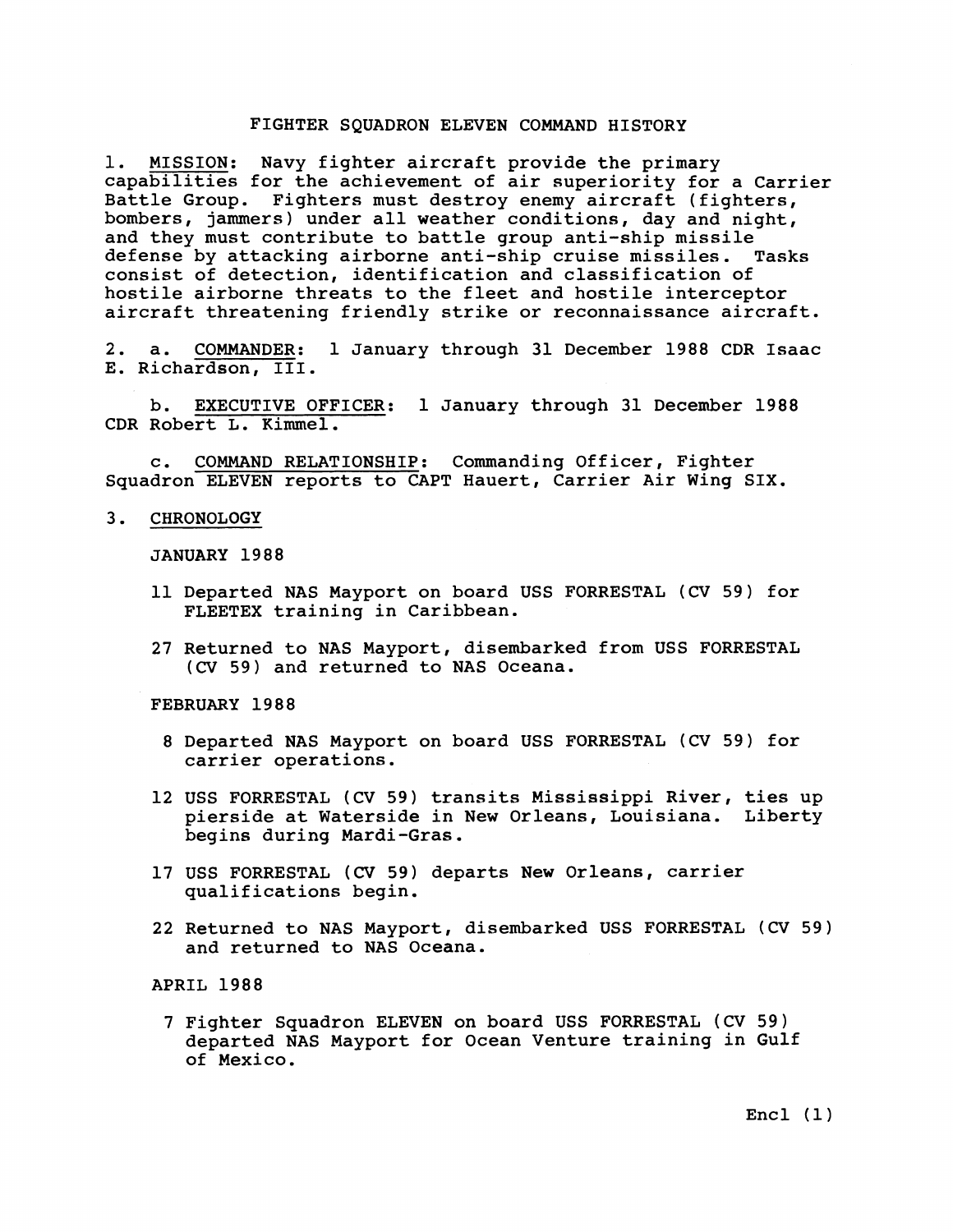18 Returned to NAS Mayport.

- 25 Fighter Squadron ELEVEN, an element of Carrier Air Wing SIX, departs NAS Mayport for extended deployment to Indian Ocean, Mediterranean Sea and North Atlantic Ocean.
- 13 MAY through 30 JULY

Deployed on station in the North Arabian Sea in support of Earnest Will exercise escorting tankers in the Persian Gulf.

AUGUST 1988

- 13 Arrived in Naples, Italy, for first liberty port after 108 days at sea.
- 17 Depart Naples, Italy, for National Week exercises in the Mediterranean Sea.
- 22 Arrive in Benidorm, Spain, for liberty.
- 27 Departed Benidorm, Spain, for Team Work '88 exercises with NATO forces in the North Sea and USS ROOSEVELT in Norwegian Fjords operating area.

SEPTEMBER 1988

- 24 Arrived in Portsmouth, England, for liberty.
- 27 Departed Portsmouth, England. USS FORRESTAL (CV 59) heads for NAS Mayport.

OCTOBER 1988

- 7 Returned to NAS Mayport, disembarked from USS. FORRESTAL **(CV** 59) and returned to NAS Oceana.
- 4. AWARDS RECEIVED DURING 1988
	- Meritorious Unit Commendation for 1 January through 31 December 1986.
	- Armed Forces Expeditionary Medal for 20 May through 30 July 1988.

Commander, Fighter Wing ONE and Commander, Fighter, Medium Attack, Airborne Early Warning Wings, U. S. Atlantic Fleet, nomination for Secretary of Defense Maintenance Award.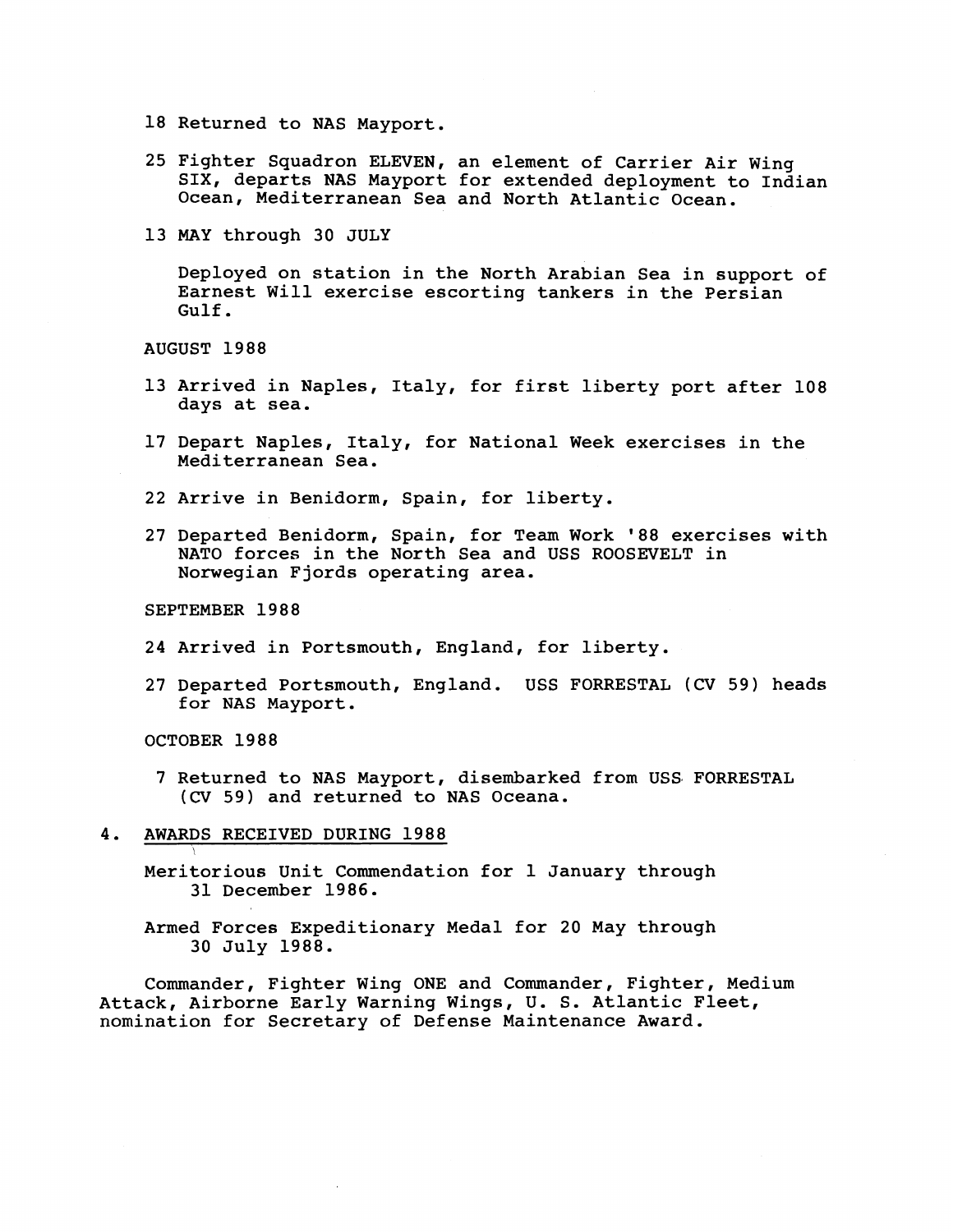# **5. SPECIAL TOPICS**

**Statistical Accomplishments for FY 1988** 

**Total Hours** - **4,281.1 Embarked Hours** - **2,879.0 Ashore Hours** - **1,402.1 Total Sorties** - **2,227 Embarked Sorties** - **1,318 Ashore Sorties** - **<sup>909</sup> 98% Sortie Completion Rate 90% Full Mission Capable Rate 92% Mission Capable Rate 100% Completion of alert launches**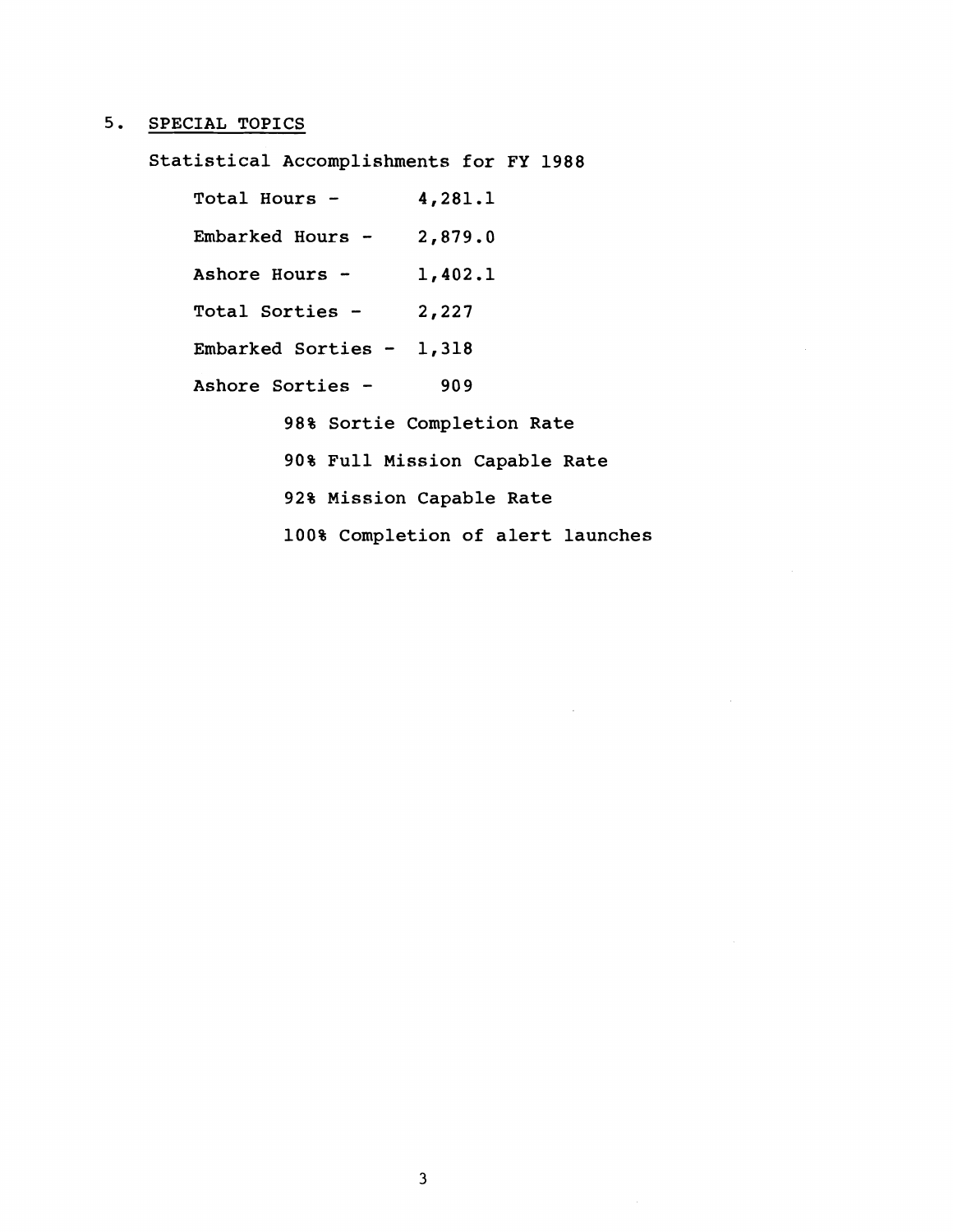

## **DEPARTMENT OF THE NAVY**

FIGHTER SQUADRON ELEVEN FLEET POST OFFICE NEW YORK 09501-6102 4700

Ser 010/ **238** 

- From: Commanding Officer, Fighter Squadron ELEVEN<br>To: Commander Naval Air Force, U.S. Atlantic F Commander Naval Air Force, U. S. Atlantic Fleet ATTN: Code 533
- Via: Commander, Fighter Wing ONE
- Subj: NOMINATION FOR 1988 SECRETARY OF DEFENSE MAINTENANCE AWARD
- Ref: **(a)** SECNAVINST 4790.3 **(b)** COMNAVAIRLANTINST 1650.5

Encl: (1) Proposed Citation

1. Fighter Squadron ELEVEN, in meeting its responsibility to operate and maintain 350 million dollars of national defense assets, namely ten F-14A "Tomcat" fighters, set specific goals for FY 88 to ensure the successful completion of its mission. First and foremost was to promote the welfare and advancement of its people. Second was the ongoing effort to maintain and improve the material readiness of its aircraft. The Squadron achieved unprecedented results throughout a year of intense operations. The dedicated attitude of its personnel, superior material condition of its aircraft and constant awareness of its mission requirements afforded the mix required to create and maintain a fully combat capable Fighter Squadron. Essential to successful maintenance accomplishment were the people and their pride in striving to be the best at every challenge they faced.

### 2. Chronolosy of Events **(FY** 88)

a. 01 Oct - 08 Oct: Exercise Ocean Safari 87 embarked in USS FORRESTAL (CV 59) (Norwegian Fjords).

| b.            |                       | 30 Oct - 07 Nov: NAS Fallon Detachment (Airwing<br>$Training)$ .                |
|---------------|-----------------------|---------------------------------------------------------------------------------|
|               | c. $15 Nov - 21 Nov:$ | NAS Roosevelt Roads Detachment (Missile<br>Shoot and Airwing Training).         |
|               | d. 01 Dec $-$ 14 Dec: | Carrier Qualification Detachment (NAS<br>Cecil Field and USS FORRESTAL (CV 59). |
|               | e. 11 Jan $-$ 25 Jan: | FLEETEX 1-88 (Puerto Rican Operating<br>Area) USS FORRESTAL (CV 59).            |
|               | f. $11$ Jan - 13 Feb: | TOPGUN Detachment (Naval Fighter<br>Weapons School, NAS Miramar).               |
| $q_{\bullet}$ | 08 Feb $-18$ Feb:     | New Orleans Detachment USS FORRESTAL<br>$(CV59)$ .                              |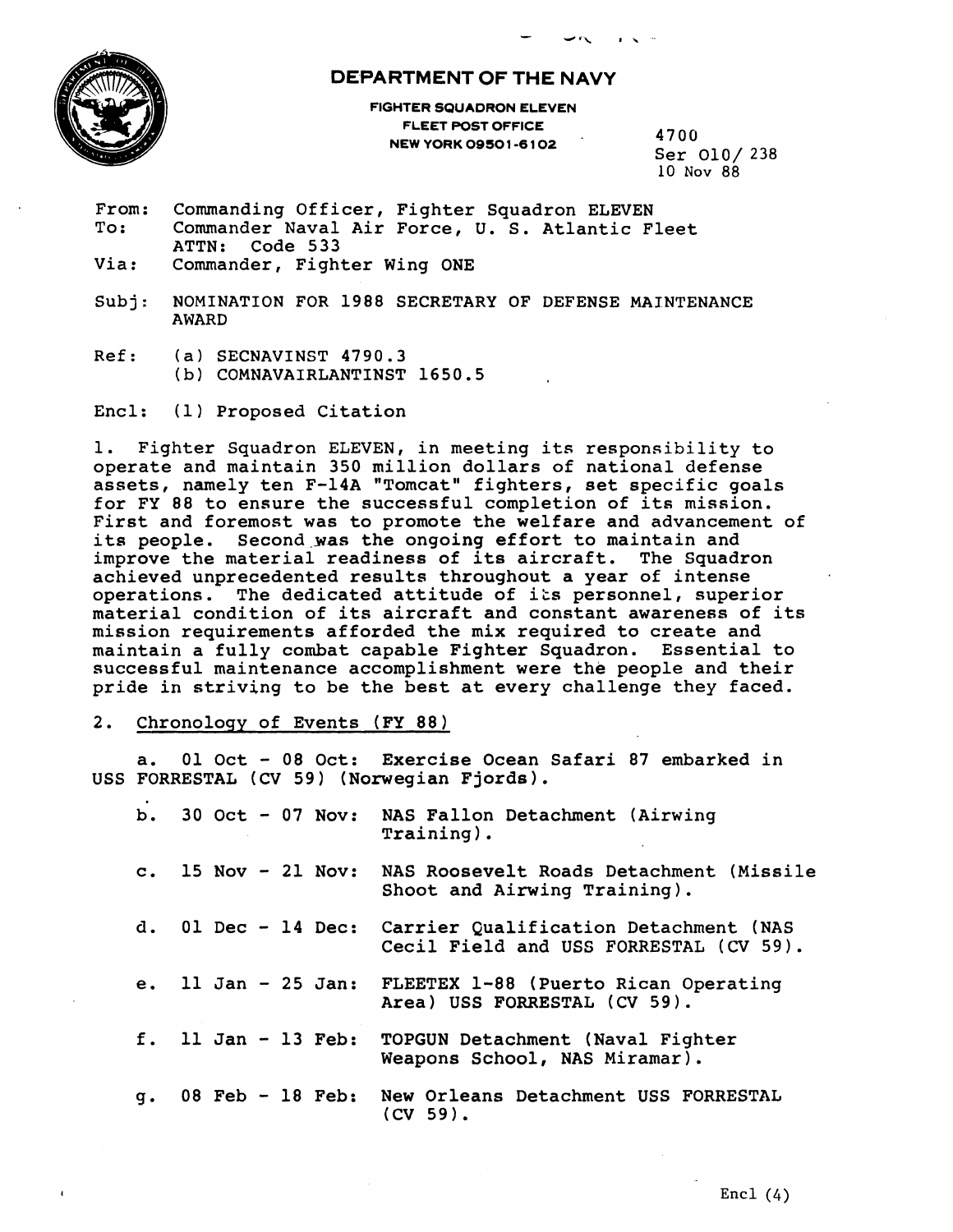- AWARD
- Subj: NOMINATION FOR 1988 SECRETARY OF DEFENSE MAINTENANCE<br>
AWARD<br>
h. 18 Feb 22 Feb: Carrier Qualification Detachment (1991)<br>
Cecil and USS FORRESTAL (CV 59). h. 18 Feb - 22 Feb: Carrier Qualification Detachment (NAS<br>Cecil and USS FORRESTAL (CV 59).
	- i. 08 Apr 08 Oct: Deployment USS FORRESTAL (CV 59). (1) 20 Apr - 18 Apr: Ocean Venture 88 (Gulf of Mexico) (2) 07 May - 08 May: Tunisian Passex (Med. Sea) (3) 11 May - 12 May: Libyan Fir Ops (Med. Sea)  $(4)$  15 May - 31 Jul: on station, Gulf of Oman **(5)** 17 Aug - 19 Aug: National Week 88 (Med. Sea) (6) 02 Sep - 03 Sep: Portuguese Passex (Atlantic) (7) 07 Sep - 21 Sep: Teamwork 88 (Norwegian Fjords)

The Air Wing SIX/USS FORRESTAL **(CV '59)** FY 88 schedule was the most demanding of any Atlantic Fleet Unit. The squadron, based at NAS Oceana, Virginia, was required to move personnel, material and parts eighteen times to participate in deployments onboard USS FORRESTAL, based at NAS Mayport, Florida and numerous detachments throughout the country. The Squadron maintained the highest level of material and operational readiness despite this intense schedule of events.

#### 3. Specific Accomplishments For FY 88

a. For the period October - December Maintenance Control was tasked with completing all required maintenance inspections while providing ready aircraft for three major exercises. Through precise management, exact scheduling, and effective liaison with Fighter Wing ONE concerning parts supply, the aircraft endured minimum down time meeting each exercise with 100% required assets.

b. The period of January - February had overlapping detachments requiring personnel and material in three geographic locations at the same time. Once again, 100% of required assets were available allowing the squadron to exceed all its training goals prior to deployment.

c. In November and December two aircraft received Aircraft Service Period Adjustment (ASPA) inspections. Both aircraft passed the inspection with exceptional results affording the fleet two assets for deployment. Additionally, after deployment three more aircraft successfully passed ASPA inspections due to their outstanding material condition.

d. Due to deck loading requirements on board USS FORRESTAL **(CV** 59) the Squadron deployed with only nine of its ten assets. The tenth aircraft was transferred to the fleet replacement squadron (VF-101) in a full mission capable status.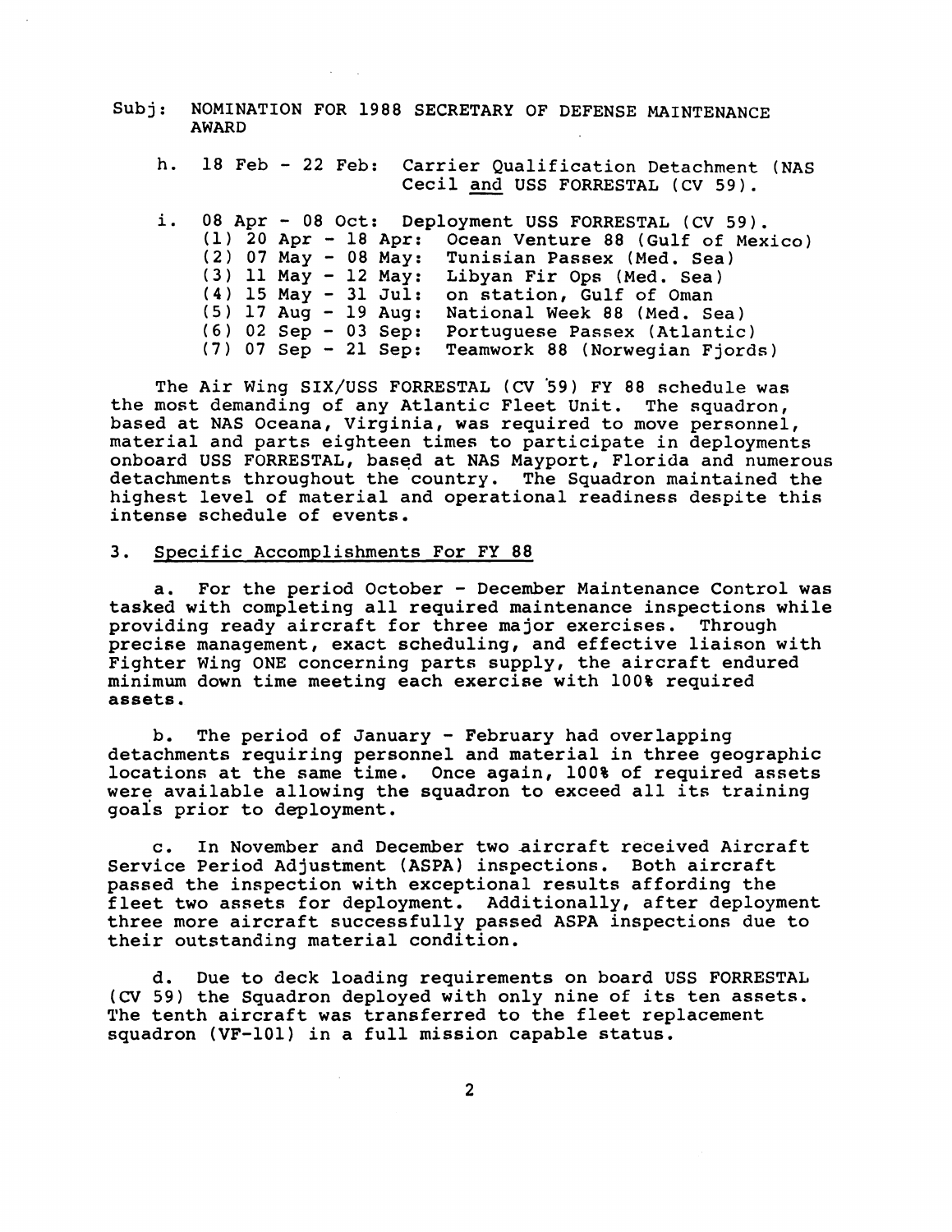#### Subj: NOMINATION FOR 1988 SECRETARY OF DEFENSE MAINTENANCE AWARD

e. On 27 May, only days after arriving on "BENO" station in the Gulf of Oman, the Squadron suffered a major material setback when one aircraft sustained serious structural damage due to an airborne engine fire. Subsequent investigation relieved the Squadron of any responsibility. Since the aircraft could only be fixed at the Naval Aviation Depot level at the end of deployment the Squadron was faced with the challenge of meeting its material requirements for the remaining four months with only eight available aircraft. The damaged aircraft had to be preserved while becoming a major source of critical parts for both Fighter Squadrons in the Air Wing. Detailed management of parts removal, and replacement, and recurring preservation were required to maintain this critical asset. The Naval Aviation Depot applauded the Squadron for the outstanding material condition of the aircraft upon its transfer at the end of cruise.

f. The Line Division.was challenged by the hard fact of the carrier spending 77 days in the Gulf of Oman during the hot summer months (15 May  $-$  31 July). Fresh water availability for aircraft washes was critically short. In addition to preparing aircraft around the clock for the demanding combat contingencies, the Line Division had to constantly hand wipe the aircraft to<br>maintain the expected high standards of material condition. The maintain the expected high standards of material condition. Gulf of Oman is one of the most severe corrosive environments in which aircraft can operate. Only hard work and shear dedication maintained the aircraft throughout this demanding period.

g. The Avionics/Armament (AV/Arm) Division was the catalyst in maintaining both weapons systems and weapons stations in a constant combat ready status. Their primary goal was to launch only full mission capable aircraft to meet any real world contingency. Prior planning allowed "Black Boxes", highly susceptible to the extreme heat, to be readily changed. A full 70% of these boxes needed only a cool down period and were ready for use again. The Av/Arm division's close scrutiny and attention to detail afforded maximum availability of critical parts without unnecessary maintenance.

h. The Aircraft Division removed and replaced twenty engines during FY 88. Prior planning enabled only five engine changes during the demanding schedule of deployment. Major airframe fixes, special inspections, and corrosion maintenance were performed professionally and in minimum time allowing maximum aircraft availability.

i. A total of three maintenance beneficial suggestions were submitted at Squadron level. Two of these received initial cash awards and have been forwarded for approval by higher authority with the possibility of substantial monetary savings to the Navy.